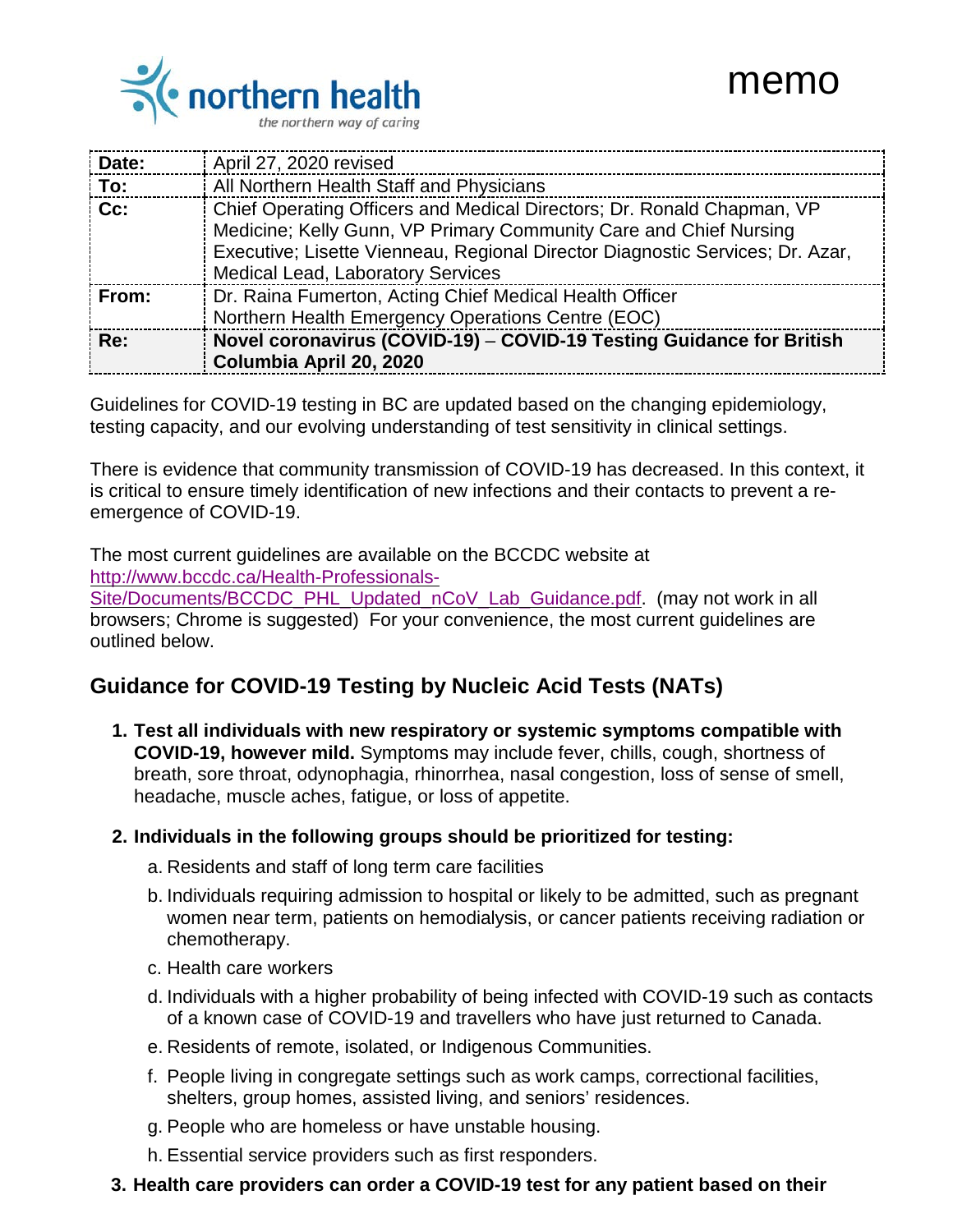**clinical judgment.**

- **4. COVID-19 testing is not recommended for individuals without symptoms.**
- **5. The Medical Health Officer may recommend testing for others**, such as those who are part of an investigation of a cluster or outbreak.

## **Guidance on Specimen Collection and Labeling: April 20, 2020**

### **Specimen Collection**

Collect a **Nasopharyngeal (NP) Swab** using the procedure described by the New England Journal of Medicine (Collection of Nasopharyngeal Specimens with the Swab Technique): [https://www.youtube.com/watch?v=DVJNWefmHjE\)](https://www.youtube.com/watch?v=DVJNWefmHjE)

Use the swab/collection device provided by your institution. The most common swab types used are the Copan Universal Transport Medium (UTM) System and BD™ Universal Viral Transport System.



For hospitalized patients and/or patients with evidence of lower respiratory tract disease, collect a lower respiratory tract sample (e.g., sputum, endotracheal aspirate, bronchoalveolar lavage, etc.) in a sterile screw-top container **in addition to a nasopharyngeal swab.**

### **Specimen Labelling**

All specimens (cylindrical tube) must have an attached label with:

- Patient name
- PHN or Date of Birth (DOB)
- Specimen type (e.g., NP swab)
- Date & time of collection

Please add one of the following codes to the specimen label:

- **HCW1** Health care worker direct care
- **HCW2** Health care worker non direct care
- **LTC** Long-term care facility
- **OBK** Outbreak
- **HOS** Hospitalized
- **CMM** Community or outpatient, including urgent and primary care centres
- **CGT** People living in congregate settings such as work-camps, correctional facilities, shelters, group homes, assisted living and seniors' residences.

Please submit each specimen in an individual, sealed biohazard bag. Include a paper requisition, which clearly states the patient information, the ordering physician, and the test name (COVID-19 NAT).